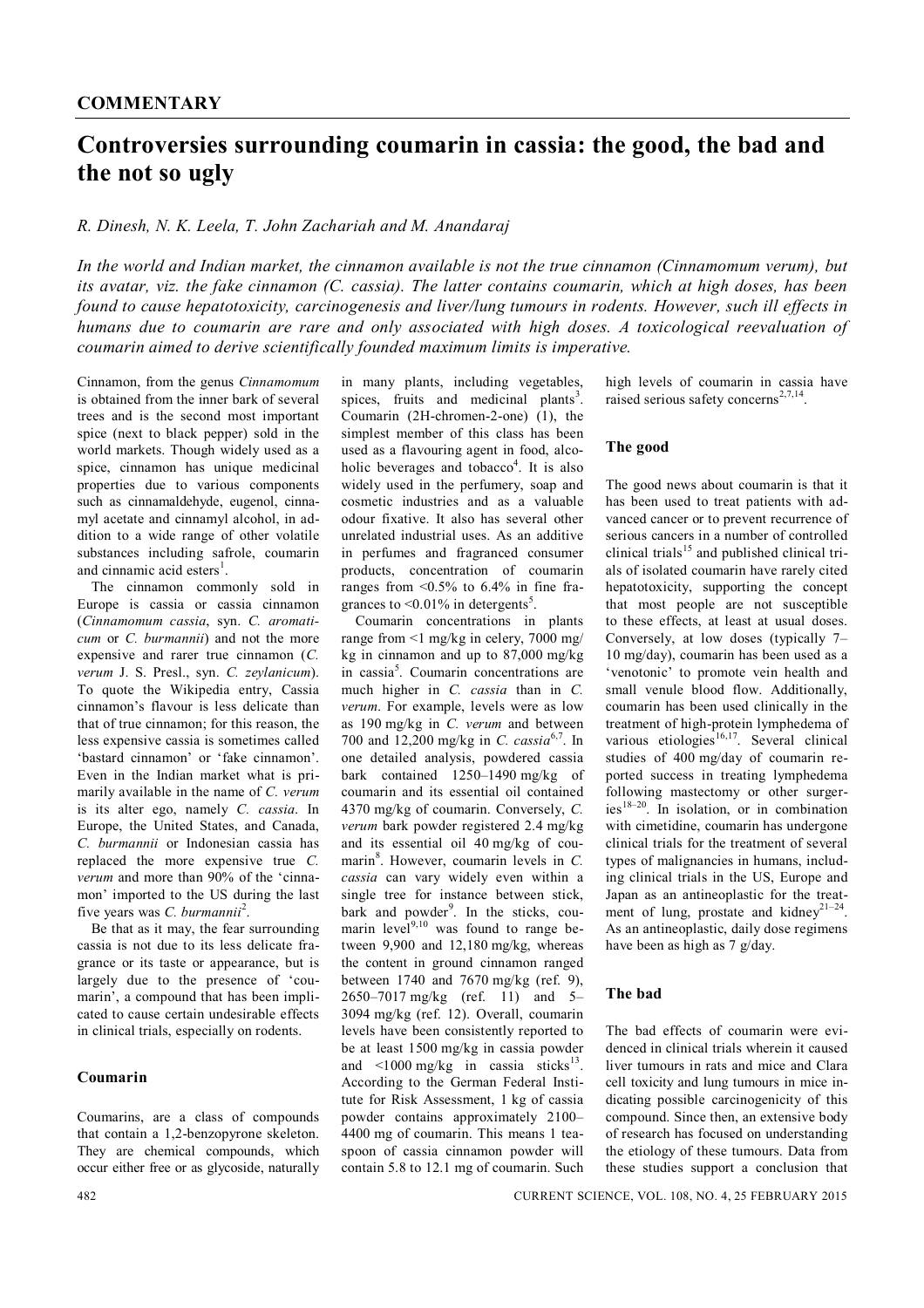coumarin is not DNA-reactive and that the induction of tumours at high doses in rodents is attributed to cytotoxicity and regenerative hyperplasia. While, scientific data on coumarin showed a nongenotoxic carcinogenic effect, it also showed that a subgroup of individuals was sensitive to hepatotoxic effect from coumarin<sup>9</sup>. Evidence of such hepatotoxic effects of this compound in animal models led the US Food and Drug Administration to ban coumarin as a food flavouring agent<sup>25</sup>. Besides, coumarin is often conflated with coumadin (or dicoumarol or Warfarin), which is a blood thinner. However, this fear is unfounded and there is no evidence that suggests anti-coagulant effects from naturally occurring coumarin. Also, the International Agency for Research on Cancer (IARC) has classified coumarin as belonging to group 3 ('not classifiable as to its carcinogenicity in humans') because no epidemiological data relevant to the carcinogenicity of coumarin were available and there was only limited evidence in experimental animals for the carcinogenicity of coumarin.

However, based on the non-observedadverse-effect level (NOAEL) for hepatotoxicity in animal experiments, the Scientific Panel on Food Additives, Flavourings, Processing Aids and Materials in Contact with Food (AFC) established a tolerable daily intake (TDI) of 0.1 mg/ kg body weight. Subsequently, in 2006, the German Federal Institute for Risk Assessment (BfR) confirmed this value using human data from coumarin administration as a medicinal drug<sup>26</sup> and set an upper limit of 0.5 mg/kg body weight for coumarin in Germany (i.e. for a 75 kg male adult, the TDI would be 37.5 mg of<br>coumarin: http://www.bfr.bund.de/cm/ http://www.bfr.bund.de/cm/ 349/frequently asked questions about coumarin\_in\_cinnamon\_and\_other\_foods. pdf; accessed on 29/01/2014).

The European Parliament and Council also evaluated the maximum coumarin limits and in 2008, the European Regulation (EC) No. 1334/2008 was enacted with the following maximum limits for coumarin: 50 mg/kg in traditional and/or seasonal bakeryware containing a reference to cinnamon in the labelling, 20 mg/ kg in breakfast cereals including muesli, 15 mg/kg in fine bakeryware, with the exception of traditional and/or seasonal bakeryware containing a reference to cinnamon in the labelling, and 5 mg/kg in desserts. For foods and beverages in

general, the maximum level was set at 2 mg/kg, with the exception of special caramels and alcoholic beverages for which the maximum level set was 10 mg/ kg. Another important regulation was that coumarin should not be added as such to food and beverages and it may only be contributed through the use of natural flavourings provided that the maximum levels in the final product ready for consumption are not exceeded. Nevertheless, the ongoing human exposure to coumarin has resulted in a significant research effort focused on understanding the mechanism of coumarin-induced toxicity/carcinogenicity in rats and mice and its human relevance.

#### **The not so ugly**

Although negative effects of coumarin have been observed on rats and mice in clinical trials, such effects in humans following coumarin exposure are rare, and only associated with high doses, especially oral therapies. Therefore, things are *not so ugly* as far as coumarin is concerned though side effects such as mild dizziness, diarrhea, or (with very high doses) vomiting have been reported following coumarin treatment. The only potentially serious side effect reported is an alteration in liver function. Several authors have reported on the incidence of hepatotoxicity in patients given highdose (50–7000 mg/day) coumarin therapy. Earlier trials indicated that doses up to 7000 mg/day were well-tolerated, except for nausea and vomiting<sup>26</sup>. Elevated liver function tests due to probable causes other than hepatotoxicity in patients treated with very high doses of coumarin have been reported in several trials. However, their liver function returned to normal without adverse effects following cessation of coumarin ther $app^{27,28}$ . Besides, no alteration in hepatic enzymes has been reported for any patients receiving coumarin by dermal application<sup>20</sup>. Similarly, there are no reports of adverse liver effects in humans administered dermal doses of coumarin even at clinical doses for extended periods of time.

In cases where administered oral doses of coumarin for therapeutic purposes have affected the liver in humans, it is apparent that it has consistently taken several weeks or months to induce a change of hepatic enzymes; and there has been little consistency in the oral dosing regimen that may result in altered hepatic function. Hepatotoxicity in humans exposed to bolus oral doses appears to be an idiosyncratic response that is potentially influenced by multiple outside and inherent factors<sup>29</sup>. Interestingly, normal liver function could be restored by cessation of treatment, although in some cases the liver function returned to normal despite continued coumarin administration. Similar to hepatotoxicity, no carcinogenic responses to coumarin have been reported in humans and though readily absorbed through the skin, no toxicity has been reported following dermal exposure to coumarin even at clinical doses for extended periods of time.

In case of humans, exposure is through the diet and from its use in personal care products. Dietary contributions of coumarin are estimated to be 0.02 mg/kg/day (ref. 5). With coumarin-containing foods only accounting for 5% of total solid foodstuffs, the maximum daily intake for a 60-kg consumer would be 1.2 mg coumarin/day. Also, when used in cosmetic products for its fragrance, the realistic daily exposure would be 2.289 mg/kg/ day or 0.04 mg/kg/day for a 60-kg consumer<sup>5</sup>. It is, therefore, presumed that the total daily human coumarin exposure from the diet and cosmetics would be 0.06 mg/kg/day. This exposure level is over 2000 and 3000 times lower, respectively, than those which produce liver tumours in rats $30$  and lung tumours in mice<sup>31</sup>.

Besides, it is to be noted that such acute, chronic and carcinogenic effects of coumarin in the rat and mouse are based on long-term studies that have been performed at maximally tolerated doses, with coumarin intakes over 4500 times the estimated human exposure from the diet and cosmetic products. Preliminary results from early studies indicated that coumarin was a toxin, but it has been shown since, that the rat is a poor model to compare with the human for this particular metabolism $32$ . Moreover, these studies demonstrate that threshold doses exist for coumarin-induced toxicity and carcinogenicity, below which such effects are not observed.

Besides, studies have shown differences in coumarin metabolism in primates and other animals. The speciesspecific target organ toxicity is shown to be related to the pharmacokinetics of